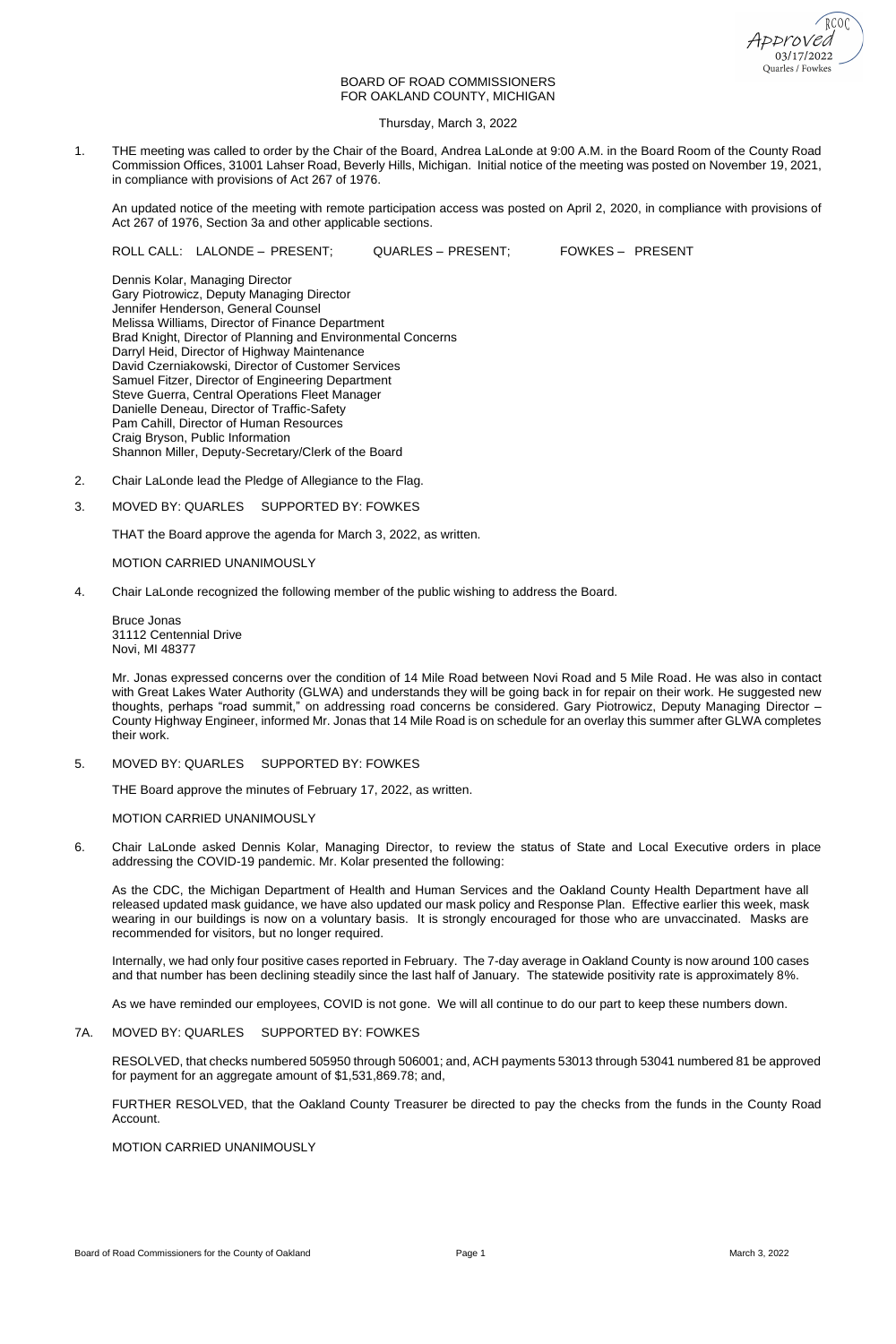# 7B. MOVED BY: QUARLES SUPPORTED BY: FOWKES

RESOLVED, that checks numbered 506002 through 506047; and, ACH payments 53042 through 53072 numbered 77 be approved for payment for an aggregate amount of \$1,899,772.28; and,

FURTHER RESOLVED, that the Oakland County Treasurer be directed to pay the checks from the funds in the County Road Account.

MOTION CARRIED UNANIMOUSLY

# 8. MOVED BY: QUARLES SUPPORTED BY: FOWKES

THAT Permits applications issued by the Road Commission for Oakland County, Customer Service Department, be approved and become effective on the date issued:

| 62969 | hrough | 62999 | Construction Permits |
|-------|--------|-------|----------------------|
| 0057  | hrough | 0087  | Driveway Permits     |

## MOTION CARRIED UNANIMOUSLY

# 9A. MOVED BY: QUARLES SUPPORTED BY: FOWKES

Michael A. Kossak has served as a Survey Assistant, Instrument Operator, Engineering Technician I, Engineering Technician II, and Utilities Coordinator; and

WHEREAS, Michael A. Kossak has been a valued employee of the Road Commission for Oakland County since December 6, 1993; and

WHEREAS, he served the Road Commission for Oakland County and the citizens of Oakland County for 28 years and 2 months to his retirement on March 1, 2022; and

NOW, THEREFORE, BE IT RESOLVED that the Board extends to Michael A. Kossak its sincere appreciation of his dedicated service and best wishes for his retirement.

MOTION CARRIED UNANIMOUSLY

## 9B. MOVED BY: QUARLES SUPPORTED BY: FOWKES

Douglas D. Land has served as a Laborer New Hire, Laborer II, Tandem Float Driver, Grade Person, Vactor Operator, Tire Repair, Grader Operator, Tractor Semi-Driver, Crew Leader, and Loader Operator; and

WHEREAS, Douglas D. Land has been a valued employee of the Road Commission for Oakland County since January 6, 1997; and

WHEREAS, he served the Road Commission for Oakland County and the citizens of Oakland County for 25 years and 1 months to his retirement on March 1, 2022; and

NOW, THEREFORE, BE IT RESOLVED that the Board extends to Douglas D. Land its sincere appreciation of his dedicated service and best wishes for his retirement.

MOTION CARRIED UNANIMOUSLY

## 9C. MOVED BY: QUARLES SUPPORTED BY: FOWKES

Gilbert H. Luebke has served as a Laborer New Hire, Semi-Skilled Laborer I, Equipment Operator, Skilled Laborer I, Auger Operator, Truck Driver II, Grader Operator, Laborer II, Tandem Float Driver, Shovel Operator, Electrician Trainee, Apprentice Electrician, Electrician, Skilled Foreman, Superintendent-in-Training, and Superintendent; and

WHEREAS, Gilbert H. Luebke has been a valued employee of the Road Commission for Oakland County since January 16, 1984; and

WHEREAS, he served the Road Commission for Oakland County and the citizens of Oakland County for 38 years and 1 months to his retirement on March 1, 2022; and

NOW, THEREFORE, BE IT RESOLVED that the Board extends to Gilbert H. Luebke its sincere appreciation of his dedicated service and best wishes for his retirement.

MOTION CARRIED UNANIMOUSLY

# 10A. MOVED BY: QUARLES SUPPORTED BY: FOWKES

WHEREAS, BC Novaplex L.L.C. owns land known as Tax Parcel Numbers 22-12-400-009, 010 and 011 in the city of Novi, County of Oakland, State of Michigan (the "Property"). The Property is designated as Road Commission R/W Misc. Number 13-1101 and is more particularly described in the records of this Board's Engineering Department, with said description being incorporated by reference herein;

WHEREAS, Haggerty Road in the City of Novi is a county road under the jurisdiction and control of the Board;

WHEREAS, the owner wishes to convey the Property to the Board, and has executed three quit claim deeds ("Quit Claim Deeds") as voluntary dedications;

Board of Road Commissioners for the County of Oakland **Page 2** Page 2 March 3, 2022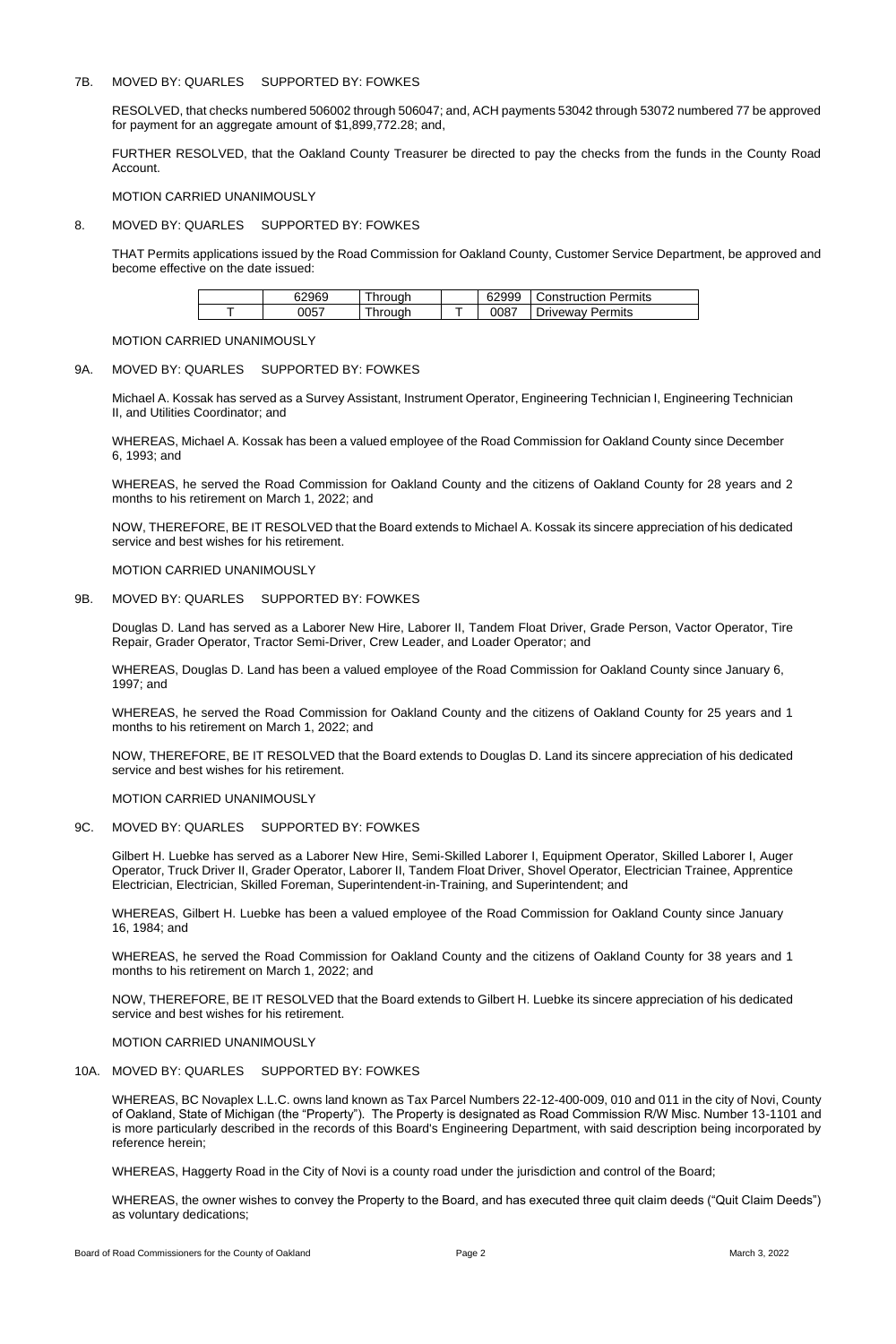WHEREAS, the Property has the following record ownership and parties in interest:

BC Novaplex L.L.C. 31731 Northwestern Highway, Suite 250W Farmington Hills, MI 48334

WHEREAS, the Board has reviewed the relevant materials regarding the Property and is otherwise informed about the subject matter;

NOW, THEREFORE, BE IT RESOLVED this Board hereby approves the Quit Claim Deed, as proposed, and authorizes the Right of Way Division to complete the transaction and record the necessary documents with the Oakland County Register of Deeds.

# MOTION CARRIED UNANIMOUSLY

# 10B. MOVED BY: QUARLES SUPPORTED BY: FOWKES

WHEREAS, this Board is in the process of reconstructing 14 Mile Road in the City of Troy, County of Oakland, State of Michigan, being Road Commission Project Number 55031 ("Project");

WHEREAS, 14 Mie Road in the City of Troy is a county primary road under the jurisdiction and control of the Board;

WHEREAS, the Project requires the acquisition of a highway easement ("Highway Easement") and temporary easement ("Temporary Easement") over a parcel of land ("Property") that is known as Parcel Number 13, part of Tax Parcel No. 20-35-400- 039, and commonly known as 208 W. 14 Mile Road. The Property is more particularly described in the records of this Board's Engineering Department, with said description being incorporated by reference herein;

WHEREAS, Carl Bradley, State Certified General Appraiser, has prepared an appraisal report, dated July 14, 2021, estimating the just compensation for the Highway Easement to be \$1,521.00 and the just compensation for the Temporary Easement to be \$211.00, with the total just compensation being \$1,732.00;

WHEREAS, the owner has executed a Highway Easement in the amount of \$1,521.00 and a Temporary Easement in the amount of \$211.00, for a total amount of \$1,732.00, which is equal to the total estimated just compensation;

WHEREAS, the Property has the following record ownership and parties in interest:

FCPT HOLDINGS, LLC 591 REDWOOD HIGHWAY, STE 3215 MILL VALLEY, CA 94941-6006

WHEREAS, the Board has reviewed the relevant materials regarding the Property and is otherwise informed about the subject matter;

NOW, THEREFORE, BE IT RESOLVED this Board hereby approves the Highway Easement and Temporary Easement, as proposed, over the Property, and the Board authorizes payment of \$1,732.00 to the owners and parties in interest in exchange for the conveyance. The Board further authorizes the Right of Way Division to complete the transaction and record the necessary documents with the Oakland County Register of Deeds.

## MOTION CARRIED UNANIMOUSLY

## 10C. MOVED BY: QUARLES SUPPORTED BY: FOWKES

WHEREAS, this Board is in the process of reconstructing Ten Mile Road in the City of Novi, County of Oakland, State of Michigan, being Road Commission Project No. 55601 ("Project");

WHEREAS, Ten Mile Road in the City of Novi is a county primary road under the jurisdiction and control of this Board;

WHEREAS, the Project requires the acquisition of a highway easement ("Highway Easement") and a temporary easement ("Temporary Easement") over a parcel of land ("Property") being RCOC Parcel Number 3, being part of Tax Parcel No. 22-24-351- 027, and commonly known as 41390 W. 10 Mile Road. The Property is more particularly described in the records of this Board's Engineering Department and which description is incorporated by reference herein;

WHEREAS, Peggy Young, State Certified General Appraiser, has prepared an appraisal report, dated October 1, 2021, estimating the just compensation for the Highway Easement to be \$1,700.00, estimating the just compensation for the Temporary Easement to be \$2,217.00, and estimating the just compensation for Damages to be \$4,620.00. Total estimated just compensation is \$8,537.00;

WHEREAS, the Board has previously reviewed relevant materials regarding the Property and on January 6, 2022, authorized a Good Faith Written Offer ("GFWO") to Purchase in the amount of \$8,537.00. Since receiving the GFWO, the owner has agreed to accept the sum of \$16,000.00, which is a reasonable administrative settlement;

WHEREAS, the Property has record ownership and parties in interest as follows:

Michael T. Gabriel Elaine D. Gabriel 41390 W. 10 Mile Road Novi, MI 48375

NOW, THEREFORE, BE IT RESOLVED this Board hereby approves the administrative settlement of \$16,000.00 for the acquisition of the Highway and Temporary Easements;

Board of Road Commissioners for the County of Oakland **Page 3** Page 3 March 3, 2022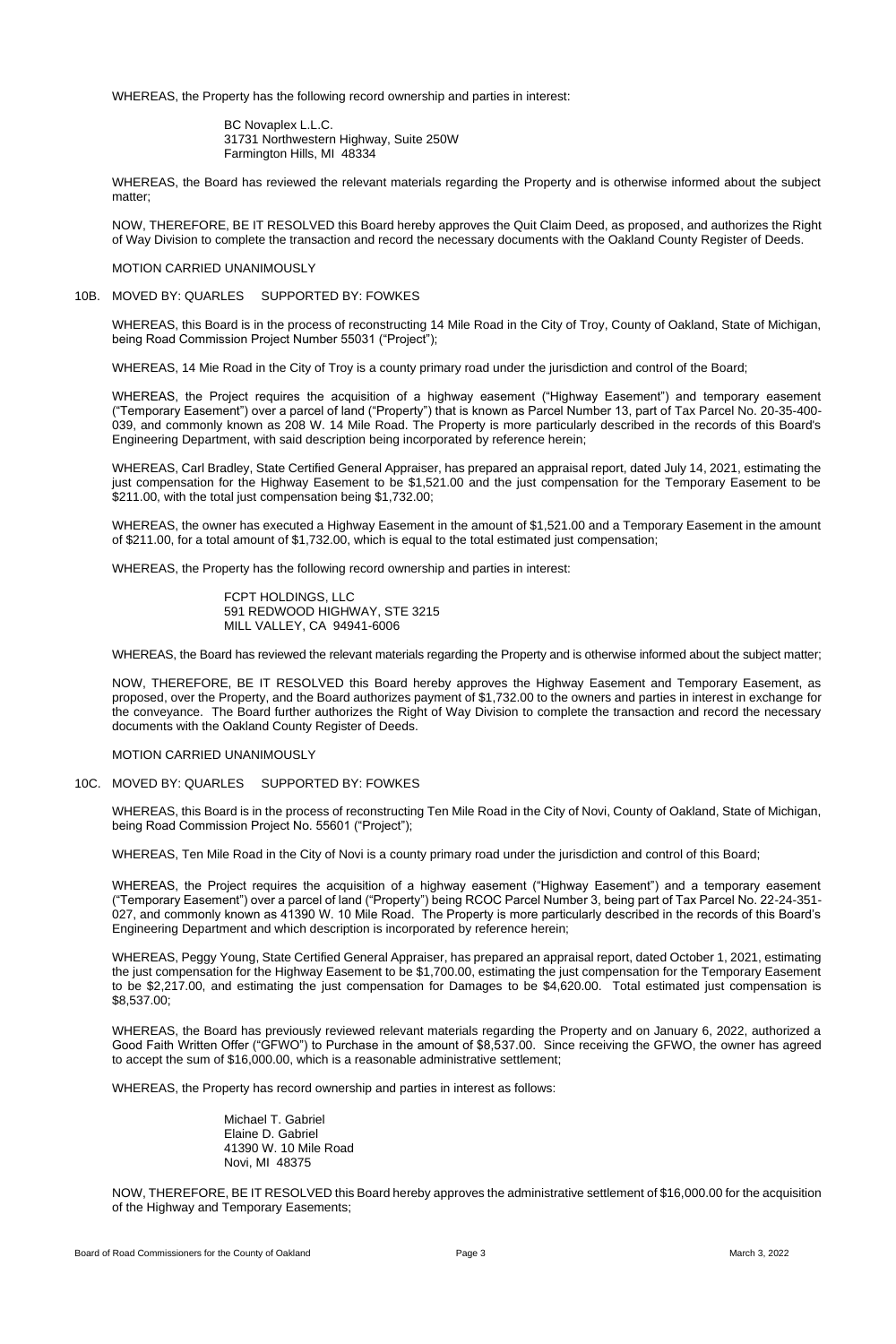BE IT FURTHER RESOLVED this Board hereby approves the Highway and Temporary Easements, as proposed, over the Property, and the Board authorizes payment of \$16,000.00 to the owners and parties in interest in exchange for the conveyance. The Board further authorizes the Right of Way Division to complete the transaction and record the necessary documents with the Oakland County Register of Deeds.

MOTION CARRIED UNANIMOUSLY

## 10D. MOVED BY: QUARLES SUPPORTED BY: FOWKES

WHEREAS, this Board is in the process of reconstructing 10 Mile Road in the City of Novi, County of Oakland, State of Michigan, being Road Commission Project No. 55601 ("Project");

WHEREAS, 10 Mile Road in the City of Novi is a county primary road under the jurisdiction and control of this Board;

WHEREAS, the Project requires the acquisition of a highway easement ("Highway Easement") over a parcel of land ("Property") being RCOC Parcel Number 43, being part of Tax Parcel No. 22-24-451-058. The Property is more particularly described in the records of this Board's Engineering Department and which description is incorporated by reference herein;

WHEREAS, Peggy Young, State Certified General Appraiser, has prepared an appraisal report, dated September 30, 2021, estimating the just compensation for the Highway Easement to be \$12,210.00 and just compensation for damages to landscaping to be \$4,960.00 for a total estimated just compensation of \$17,170.00;

WHEREAS, the Board has previously reviewed relevant materials regarding the Property and on January 6, 2022, authorized a Good Faith Written Offer ("GFWO") to Purchase in the amount of \$17,170.00. Since receiving the GFWO, the owner has agreed to accept the sum of \$19,670.00, which is a reasonable administrative settlement;

WHEREAS, the Property has record ownership and parties in interest as follows:

Applegate Condominium Association 11750 Highland Road, Suite 500 Hartland, MI 48353

NOW, THEREFORE, BE IT RESOLVED this Board hereby approves the administrative settlement of \$19,670.00 for the acquisition of the Highway Easement;

BE IT FURTHER RESOLVED this Board hereby approves the Highway Easement, as proposed, over the Property, and the Board authorizes payment of \$19,670.00 to the owners and parties in interest in exchange for the conveyance. The Board further authorizes the Right of Way Division to complete the transaction and record the necessary documents with the Oakland County Register of Deeds.

MOTION CARRIED UNANIMOUSLY

## 11A. MOVED BY: QUARLES SUPPORTED BY: FOWKES

WHEREAS, this Board has determined that it is necessary to acquire a certain highway easement in the City of Novi, for public purposes in conjunction with the reconstruction of Ten Mile Road, Project No. 55601, which is under the jurisdiction of this Board; and

WHEREAS, this Board has determined that it must take said land, referred to as a certain highway easement over Parcel No. 44, whose known parties in interest are Bradley Neilson, Mortgage Electronic Registration Systems, Inc., University Bank, and Michigan Bell Telephone Co., without the consent of said parties in interest; and

WHEREAS, this Board is authorized to institute condemnation proceedings under 1966 PA 295, as amended, and 1980 PA 87, as amended, and to set the estimated just compensation for any lands taken for public purposes under the provisions of said Acts; and

WHEREAS, this Board, under date of January 6, 2022, did set the estimated just compensation for the highway easement over Parcel No. 44 at \$19,030.00;

WHEREAS, 1980 PA 87, as amended, directs the depositing of the estimated just compensation set by this Board with the County

Treasurer, who is to set said sum apart and securely hold it until further Order of the Oakland County Circuit Court.

NOW, THEREFORE, BE IT RESOLVED that this Board does authorize the preparation of the necessary warrants in the sum of \$19,030.00 payable to the County Treasurer, to be deposited in accordance with the terms of 1980 PA 87, as amended, said sum to be set apart and securely held by the County Treasurer until further Order of the Oakland County Circuit Court.

BE IT FURTHER RESOLVED that the sum of \$19,030.00 held on deposit by the County Treasurer is the estimated just compensation for the highway easement Parcel No. 44, for Bradley Neilson, Mortgage Electronic Registration Systems, Inc., University Bank, and Michigan Bell Telephone Co., being the known parties in interest thereof, to be disbursed only in accordance with the requirements of 1980 PA 87, as amended.

BE IT FURTHER RESOLVED that the Board approves the Managing Director's assignment of this matter to the appropriate legal counsel to represent the Board in reference to the condemnation proceedings.

MOTION CARRIED UNANIMOUSLY

Board of Road Commissioners for the County of Oakland **Page 4** Page 4 March 3, 2022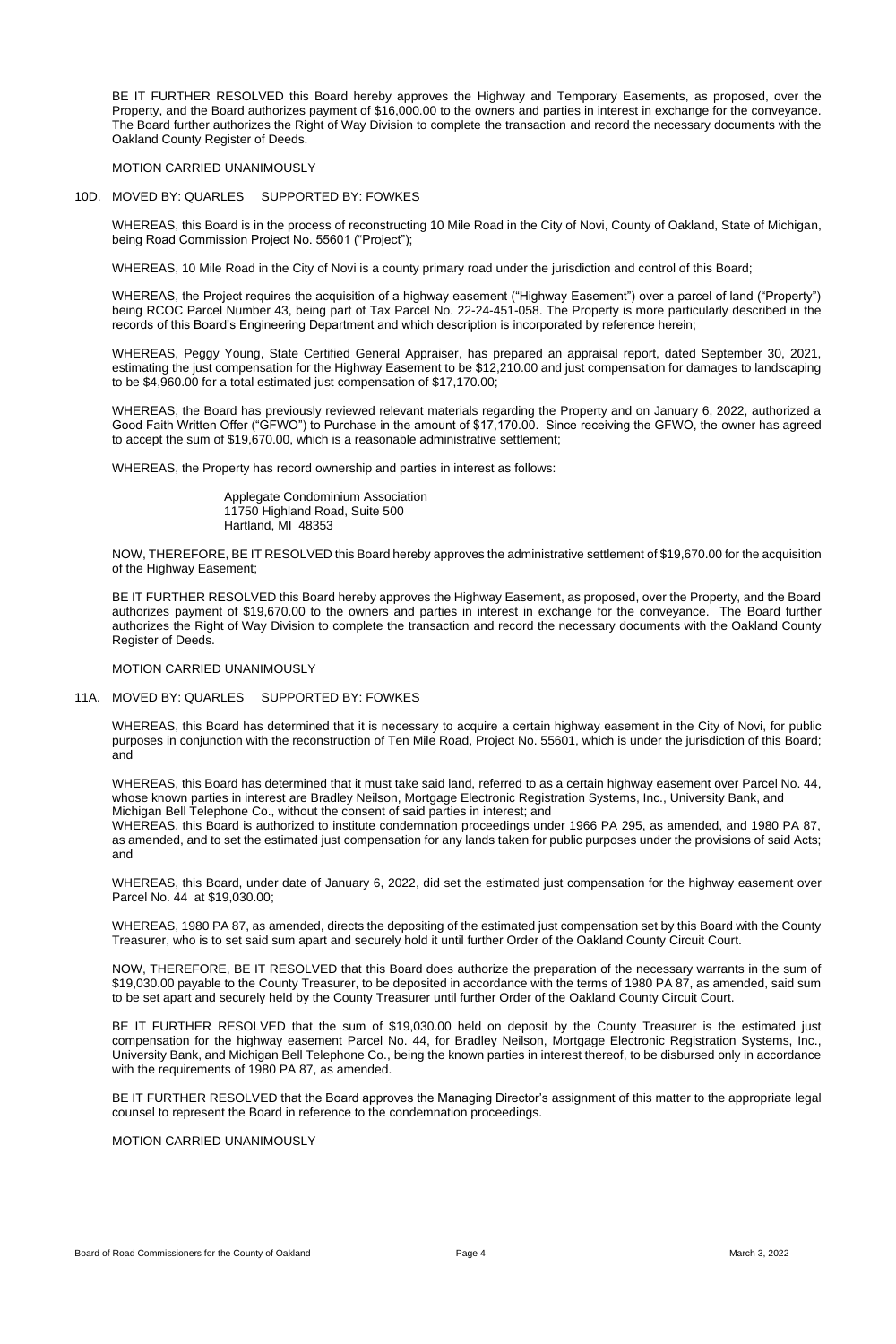# 11B. MOVED BY: QUARLES SUPPORTED BY: FOWKES

WHEREAS, this Board has determined that it is necessary to acquire a certain highway easement and temporary easement in the City of Novi, for public purposes in conjunction with the reconstruction of Ten Mile Road, Project No. 55601, which is under the jurisdiction of this Board; and

WHEREAS, this Board has determined that it must take said lands, referred to as a certain highway easement and temporary easement over Parcel No. 74, whose known parties in interest are The William V. Licari Trust under Agreement dated August 18, 1986, Amy Licari Cheeseman, Anthony W. Licari, William V. Licari, Any and All Successor Trustees of the William V. Licari Trust under Agreement dated August 18, 1986, Buckeye Pipe Line Co., City of Novi, Michigan Bell Telephone Co., Saam Enterprises Inc., Moufid Leon, Debra Leon, Moe's on Ten Seafood Grill, Leon's of Novi, Inc., DTE Electric Co. f/k/a The Detroit Edison Co., Golden Oaks Liquor, Novi Liquor Shop, Inc., Gwendolyn's Alterations, Gwendolyn's LTD, AITec Computers, AITec Computers LLC, Dunkin' Donuts, Baskin-Robbins, OM Novi Donuts, Inc., M.J.N. Limited, William V. Licari Trust under Trust Agreement dated August 8, 1986, amended and restated on July 7, 1999, Amy Cheeseman, as Trustee of the William V. Licari Trust under Trust Agreement dated August 8, 1986, amended and restated on July 7, 1999, The William V. Licari Trust under Agreement dated August 19, 1986, and Any and All Successor Trustees of the William V. Licari Trust under Agreement dated August 19, 1986, without the consent of said parties in interest; and

WHEREAS, this Board is authorized to institute condemnation proceedings under 1966 PA 295, as amended, and 1980 PA 87, as amended, and to set the estimated just compensation for any lands taken for public purposes under the provisions of said Acts; and

WHEREAS, this Board, under date of January 6, 2022, did set the estimated just compensation for the highway easement and temporary easement over Parcel No. 74 at \$15,520.00;

WHEREAS, 1980 PA 87, as amended, directs the depositing of the estimated just compensation set by this Board with the County Treasurer, who is to set said sum apart and securely hold it until further Order of the Oakland County Circuit Court.

NOW, THEREFORE, BE IT RESOLVED that this Board does authorize the preparation of the necessary warrants in the sum of \$15,520.00 payable to the County Treasurer, to be deposited in accordance with the terms of 1980 PA 87, as amended, said sum to be set apart and securely held by the County Treasurer until further Order of the Oakland County Circuit Court.

BE IT FURTHER RESOLVED that the sum of \$15,520.00 held on deposit by the County Treasurer is the estimated just compensation for the highway easement and temporary easement over Parcel No. 74, for The William V. Licari Trust under Agreement dated August 18, 1986, Amy Licari Cheeseman, Anthony W. Licari, William V. Licari, Any and All Successor Trustees of the William V. Licari Trust under Agreement dated August 18, 1986, Buckeye Pipe Line Co., City of Novi, Michigan Bell Telephone Co., Saam Enterprises Inc., Moufid Leon, Debra Leon, Moe's on Ten Seafood Grill, Leon's of Novi, Inc., DTE Electric Co. f/k/a The Detroit Edison Co., Golden Oaks Liquor, Novi Liquor Shop, Inc., Gwendolyn's Alterations, Gwendolyn's LTD, AITec Computers, AITec Computers LLC, Dunkin' Donuts, Baskin-Robbins, OM Novi Donuts, Inc., M.J.N. Limited, William V. Licari Trust under Trust Agreement dated August 8, 1986, amended and restated on July 7, 1999, Amy Cheeseman, as Trustee of the William V. Licari Trust under Trust Agreement dated August 8, 1986, amended and restated on July 7, 1999, The William V. Licari Trust under Agreement dated August 19, 1986, and Any and All Successor Trustees of the William V. Licari Trust under Agreement dated August 19, 1986, being the known parties in interest thereof, to be disbursed only in accordance with the requirements of 1980 PA 87, as amended.

BE IT FURTHER RESOLVED that the Board approves the Managing Director's assignment of this matter to the appropriate legal counsel to represent the Board in reference to the condemnation proceedings.

## MOTION CARRIED UNANIMOUSLY

## 12A. MOVED BY: QUARLES SUPPORTED BY: FOWKES

WHEREAS, the Board of Oakland County Road Commissioners has received a Quit Claim Deed from Pulte Homes of Michigan, a Michigan Limited Liability Company of 2800 Livernois Road, Suite 320, Troy, MI 48083, conveying to this Board the rights for public road purposes over a parcel of land more particularly described as follows:

# **LEGAL DESCRIPTION – COTTAGES AT TURTLE CREEK PHASE 1**

THE LAND IS DESCRIBED AS FOLLOWS: TOWNSHIP OF LYON, COUNTY OF OAKLAND, A PART OF THE SOUTHEAST 1/4 AND NORTHEAST 1/4 OF SECTION 6, TOWN 1 NORTH, RANGE 7 EAST, TOWNSHIP OF LYON, OAKLAND COUNTY, MICHIGAN; BEING MORE PARTICULARLY DESCRIBED AS COMMENCING AT THE SOUTHEAST CORNER; THENCE NORTH 89°54'20" WEST 1318.43 FEET ALONG THE SOUTH LINE OF SAID SECTION 6 AND THE CENTERLINE OF SILVER LAKE ROAD TO THE INTERSECTION OF KENT LAKE ROAD; THENCE DUE NORTH 1330.52 FEET ALONG THE CENTERLINE OF SAID KENT LAKE ROAD; THENCE SOUTH 89°56'37" EAST 60.00 FEET; THENCE DUE NORTH 1042.90 FEET PARALLEL TO AND 60.00 FEET EAST OF THE CENTERLINE OF SAID KENT LAKE ROAD FOR A POINT OF BEGINNING; THENCE CONTINUING ALONG SAID LINE DUE NORTH 86.00 FEET; THENCE DUE EAST 80.11 FEET; THENCE ALONG A CURVE TO THE LEFT, HAVING A RADIUS OF 187.00 FEET, AN ARC LENGTH OF 158.65 FEET, A DELTA ANGLE OF 48°36'38", AND A CHORD BEARING AND DISTANCE OF NORTH 65°41'41" EAST 153.94 FEET; THENCE NORTH 41°23'22" EAST 12.78 FEET; THENCE ALONG A CURVE TO THE RIGHT, HAVING A RADIUS OF 260.00 FEET, AN ARC LENGTH OF 255.96 FEET, A DELTA ANGLE OF 56°24'22", AND A CHORD BEARING AND DISTANCE OF NORTH 10°53'16" WEST 245.75 FEET; THENCE NORTH 17°18'54" EAST 59.51 FEET; THENCE ALONG A CURVE TO THE RIGHT, HAVING A RADIUS OF 290.00 FEET, AN ARC LENGTH OF 135.84 FEET, A DELTA ANGLE OF 26°50'15", AND A CHORD BEARING AND DISTANCE OF NORTH 30°44'02" EAST 134.60 FEET; THENCE SOUTH 45°50'51" EAST 60.00 FEET; THENCE ALONG A CURVE TO THE LEFT, HAVING A RADIUS OF 230.00 FEET, AN ARC LENGTH OF 107.73 FEET, A DELTA ANGLE OF 26°50'15", AND A CHORD BEARING AND DISTANCE OF SOUTH 30°44'02" WEST 106.75 FEET; THENCE SOUTH 17°18'54" WEST 59.51 FEET; THENCE ALONG A CURVE TO THE LEFT, HAVING A RADIUS OF 200.00 FEET, AN ARC LENGTH OF 491.09 FEET, A DELTA ANGLE OF 140°41'16", AND A CHORD BEARING AND DISTANCE OF SOUTH 53°01'44" EAST 376.69 FEET; THENCE NORTH 56°37'39" EAST 25.56 FEET; THENCE ALONG A CURVE TO THE LEFT, HAVING A RADIUS OF 200.00 FEET, AN ARC LENGTH OF 68.23 FEET, A DELTA ANGLE OF 19°32'51", AND A CHORD BEARING AND DISTANCE OF NORTH 46°51'13" EAST

Board of Road Commissioners for the County of Oakland **Page 5** Page 5 March 3, 2022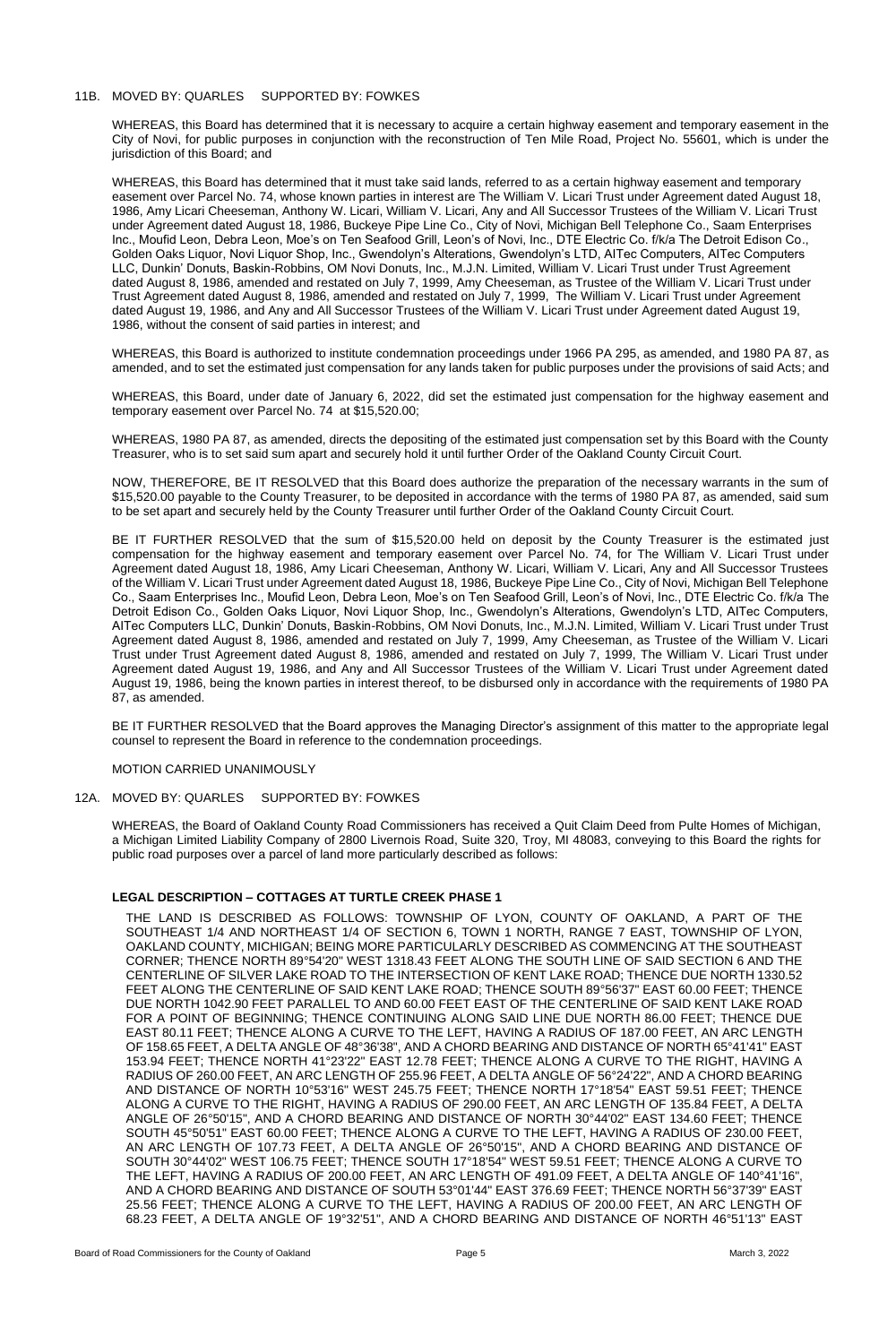67.90 FEET; THENCE NORTH 37°04'47" EAST 36.97 FEET; THENCE ALONG A CURVE TO THE LEFT, HAVING A RADIUS OF 200.00 FEET, AN ARC LENGTH OF 108.13 FEET, A DELTA ANGLE OF 30°58'42", AND A CHORD BEARING AND DISTANCE OF NORTH 21°35'27" EAST 106.82 FEET; THENCE ALONG A CURVE TO THE RIGHT, HAVING A RADIUS OF 260.00 FEET, AN ARC LENGTH OF 78.90 FEET, A DELTA ANGLE OF 17°23'14", AND A CHORD BEARING AND DISTANCE OF NORTH 14°47'43" EAST 78.60 FEET; THENCE NORTH 23°29'20" EAST 12.86 FEET; THENCE SOUTH 66°30'40" EAST 60.00 FEET; THENCE SOUTH 23°29'20" WEST 12.86 FEET; THENCE ALONG A CURVE TO THE LEFT, HAVING A RADIUS OF 200.00 FEET, AN ARC LENGTH OF 60.69 FEET, A DELTA ANGLE OF 17°23'14", AND A CHORD BEARING AND DISTANCE OF SOUTH 14°47'43" WEST 60.46 FEET; THENCE ALONG A CURVE TO THE RIGHT, HAVING A RADIUS OF 260.00 FEET, AN ARC LENGTH OF 140.57 FEET, A DELTA ANGLE OF 30°58'42", AND A CHORD BEARING AND DISTANCE OF SOUTH 21°35'27" WEST 138.87 FEET; THENCE SOUTH 37°04'47" WEST 36.97 FEET; THENCE ALONG A CURVE TO THE RIGHT, HAVING A RADIUS OF 260.00 FEET, AN ARC LENGTH OF 88.70 FEET, A DELTA ANGLE OF 19°32'51", AND A CHORD BEARING AND DISTANCE OF SOUTH 46°51'13" WEST 88.27 FEET; THENCE SOUTH 56°37'39" WEST 25.56 FEET; THENCE ALONG A CURVE TO THE RIGHT, HAVING A RADIUS OF 260.00 FEET, AN ARC LENGTH OF 296.06 FEET, A DELTA ANGLE OF 65°14'33", AND A CHORD BEARING AND DISTANCE OF SOUTH 89°14'55" WEST 280.32 FEET; THENCE SOUTH 41°23'22" WEST 12.78 FEET; THENCE ALONG A CURVE TO THE RIGHT, HAVING A RADIUS OF 273.00 FEET, AN ARC LENGTH OF 103.74 FEET, A DELTA ANGLE OF 21°46'18", AND A CHORD BEARING AND DISTANCE OF SOUTH 52°16'31" WEST 103.11 FEET; THENCE SOUTH 20°31'47" EAST 45.09 FEET; THENCE ALONG A CURVE TO THE LEFT, HAVING A RADIUS OF 42.00 FEET, AN ARC LENGTH OF 33.06 FEET, A DELTA ANGLE OF 45°05'57", AND A CHORD BEARING AND DISTANCE OF SOUTH 43°04'46" EAST 32.21 FEET; THENCE ALONG A CURVE TO THE RIGHT, HAVING A RADIUS OF 60.00 FEET, AN ARC LENGTH OF 282.95 FEET, A DELTA ANGLE OF 270°11'54", AND A CHORD BEARING AND DISTANCE OF SOUTH 69°28'13" WEST 84.71 FEET; THENCE ALONG A CURVE TO THE LEFT, HAVING A RADIUS OF 42.00 FEET, AN ARC LENGTH OF 33.06 FEET, A DELTA ANGLE OF 45°05'57", AND A CHORD BEARING AND DISTANCE OF NORTH 02°01'11" EAST 32.21 FEET; THENCE NORTH 20°31'47" WEST 45.09 FEET; THENCE ALONG A CURVE TO THE RIGHT, HAVING A RADIUS OF 273.00 FEET, AN ARC LENGTH OF 67.76 FEET, A DELTA ANGLE OF 14°13'15", AND A CHORD BEARING AND DISTANCE OF SOUTH 82°53'22" WEST 67.59 FEET; THENCE SOUTH 90°00'00" WEST 80.11 FEET TO THE POINT OF BEGINNING.

WHEREAS, the purpose of this conveyance is to allow this Board to incorporate said parcel into the county road system of the County of Oakland, Michigan.

WHEREAS, the streets have been constructed to a state that they are now open to traffic.

NOW, THEREFORE, BE IT RESOLVED, that this Board accepts the Quit Claim Deeds and conveyance of the above described parcel as part of the county road system of the County of Oakland, Michigan, which shall be known as TURTLE CREEK BOULEVARD, TURTLE CREEK CIRCLE, and TURTLE CREEK COURT, located in Section 6, Lyon Township.

BE IT FURTHER RESOLVED, this Board directs that the Quit Claim Deed(s) be recorded.

BE IT FURTHER RESOLVED, the streets are accepted for maintenance.

MOTION CARRIED UNANIMOUSLY

## 12B. MOVED BY: QUARLES SUPPORTED BY: FOWKES

WHEREAS, the Board of Oakland County Road Commissioners has received a Quit Claim Deed from Devonshire of Lyon, LLC, a Michigan Limited Liability Company of 2617 Beacon Hill Drive, Auburn Hills, Michigan 48326, conveying to this Board the rights for public road purposes over a parcel of land more particularly described as follows:

## **LEGAL DESCRIPTION – DEVONSHIRE PHASE 1**

PART OF THE SOUTHEAST QUARTER OF SECTION 36, TOWN 1 NORTH, RANGE 7 EAST, LYON TOWNSHIP, OAKLAND COUNTY, MICHIGAN, BEING DESCRIBED AS:

COMMENCING AT THE SOUTHEAST CORNER OF SECTION 36; THENCE SOUTH 86º48'10" WEST 1009.08 FEET A LONG THE SOUTH LINE OF SECTION 36; THENCE NORTH 03º11'50" WEST 60.00 FEET TO THE NORTHERLY RIGHT OF WAY LINE OF EIGHT MILE ROAD (60.00 FEET WIDE HALF WIDTH); THENCE SOUTH 86º48'10" WEST 60.00 FEET ALONG THE NORTH RIGHT OF WA Y LINE OF EIGHT MILE ROAD; THENCE NORTH 02º52'39" WEST 58.52 FEET; THENCE ALONG A TANGENT CURVE, CONCAVE TO THE WEST, HAVING A CENTRAL ANGLE OF 27º14'03", A RADIUS OF 220.00 FEET, AN ARC LENGTH OF 104.57 FEET, AND WHOSE CHORD BEARS NORTH 16º29'41" WEST 103.59 FEET;THENCE NORTH 30º06'43" WEST 103.95 FEET; THENCE ALONG A TANGENT CURVE, CONCAVE TO THE EAST, HAVING A CENTRAL ANGLE OF 27º14'03", A RADIUS OF 280.00 FEET, AN ARC LENGTH OF 133.09 FEET, AND WHOSE CHORD BEARS NORTH 16º29'41" WEST 131.84 FEET; THENCE NORTH 02º52'39" WEST 368.95 FEET; THENCE NORTH 89º57'02" WEST 40.18 FEET; THENCE ALONG A TANGENT CURVE, CONCAVE TO THE NORTHEAST, HAVING A CENTRAL ANGLE OF 50º08'03", A RADIUS OF 260.00 FEET, AN ARC LENGTH OF 227.50 FEET, AND WHOSE CHORD BEARS NORTH 64º53'00" WEST 220.31 FEET; THENCE NORTH 39º48'58" WEST 116.75 FEET; THENCE SOUTH 52º14'30" WEST 228.59 FEET; THENCE ALONG A TANGENT CURVE, CONCAVE TO THE EAST, HAVING A CENTRAL ANGLE OF 89º45'36", A RADIUS OF 220.00 FEET, AN ARC LENGTH OF 344.65 FEET, AND WHOSE CHORD BEARS SOUTH 07º21'42" WEST 310.47 FEET; THENCE SOUTH 37º31'05" EAST 102.45 FEET; THENCE ALONG A TANGENT CURVE, CONCAVE TO THE WEST, HAVING A CENTRAL ANGLE OF 34º38'13", A RADIUS OF 280.00 FEET, AN ARC LENGTH OF 169.27 FEET, AND WHOSE CHORD BEARS SOUTH 20º11'59" EAST 166.70 FEET; THENCE SOUTH 02º52'52" EAST 270.83 FEET TO THE NORTHERLY RIGHT OF WAY LINE OF EIGHT MILE ROAD; THENCE SOUTH 86º48'10" WEST 60.00 FEET ALONG THE NORTHERLY RIGHT OF WAY LINE OF EIGHT MILE ROAD; THENCE NORTH 02º52'52" WEST 271.17 FEET; THENCE A LONG A TANGENT CURVE, CONCAVE TO THE WEST, HAVING A CENTRAL ANGLE OF 34º38'13", A RADIUS OF 220.00 FEET, AN ARC LENGTH OF 133.00 FEET, AND WHOSE CHORD BEARS NORTH 20º11'59" WEST 130.98 FEET; THENCE NORTH 37º31'05" WEST 102.45 FEET; THENCE ALONG A TANGENT CURVE, CONCAVE TO THE EAST, HAVING A CENTRAL ANGLE OF 89º45'36", A RADIUS OF 280.00 FEET, AN ARC LENGTH OF 438.65 FEET, AND WHOSE CHORD BEARS NORTH 07º21'42" EAST 395.15 FEET; THENCE NORTH 52º14'30" EAST 326.07 FEET; THENCE ALONG A TANGENT CURVE, CONCAVE TO THE SOUTHEAST, HAVING A CENTRAL ANGLE OF 12º04'47", A RADIUS OF 280.00 FEET, AN ARC LENGTH OF 59.03 FEET, AND WHOSE CHORD BEARS NORTH 58º16'54" EAST 58.92 FEET; THENCE NORTH 64º19'17" EAST 243.60 FEET; THENCE ALONG A TANGENT CURVE, CONCAVE TO THE SOUTH, HAVING A CENTRAL ANGLE OF 09º32'06", A RADIUS OF 280.00 FEET, AN ARC LENGTH OF 46.60 FEET, AND WHOSE CHORD BEARS NORTH 69º05'20" EAST 46.54 FEET; THENCE NORTH 73º51'23" EAST 233.74 FEET; THENCE ALONG A TANGENT CURVE, CONCAVE TO THE SOUTH, HAVING A CENTRAL ANGLE OF 13º06'21", A RADIUS OF 280.00 FEET, AN ARC LENGTH OF 64.05 FEET, AND WHOSE CHORD BEARS NORTH 80º24'33" EAST 63.91 FEET; THENCE NORTH 86º57'44" EAST 30.33 FEET; THENCE ALONG A TANGENT CURVE, CONCAVE TO THE NORTHWEST, HAVING A

Board of Road Commissioners for the County of Oakland **Page 6** Page 6 March 3, 2022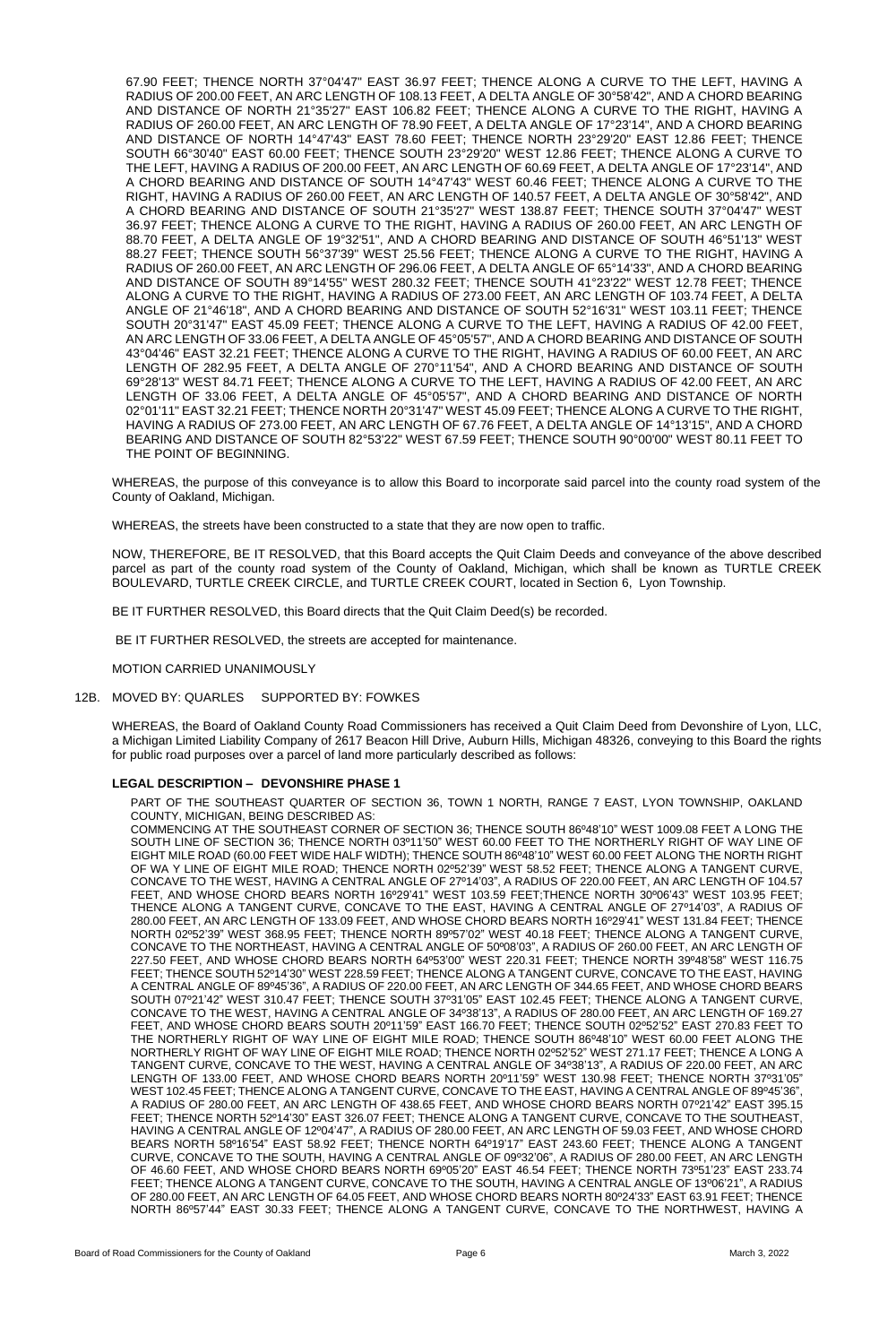CENTRAL ANGLE OF 45º05'57", A RADIUS OF 42.00 FEET, AN ARC LENGTH OF 33.06 FEET, AND WHOSE CHORD BEARS NORTH 64º24'46" EAST 32.21 FEET; THENCE SOUTHERLY ALONG A TANGENT CURVE CONCAVE TO THE WEST, HAVING A CENTRAL ANGLE OF 270º11'54", A RADIUS OF 60.00 FEET, AN ARC LENGTH OF 282.95 FEET, AND WHOSE CHORD BEARS SOUTH 03º02'16" EAST 84.71 FEET; THENCE WESTERLY ALONG A TANGENT CURVE CONCAVE TO THE SOUTH, HAVING A CENTRAL ANGLE OF 45º05'57", A RADIUS OF 42.00 FEET, AN ARC LENGTH OF 33.06 FEET, AND WHOSE CHORD BEA RS NORTH 70º29'17" WEST 32.21 FEET; THENCE SOUTH 86º57'44" WEST 30.33 FEET; THENCE ALONG A TANGENT CURVE, CONCAVE TO THE SOUTH, HAVING A CENTRAL ANGLE OF 13º06'21", A RADIUS OF 220.00 FEET, AN ARC LENGTH OF 50.32 FEET, AND WHOSE CHORD BEARS SOUTH 80º24'34" WEST 50.21 FEET; THENCE SOUTH 73º51'23" WEST 233.74 FEET; THENCE ALONG A TANGENT CURVE, CONCAVE TO THE SOUTH, HAVING A CENTRAL ANGLE OF 09º32'06", A RADIUS OF 220.00 FEET, AN ARC LENGTH OF 36.61 FEET, AND WHOSE CHORD BEARS SOUTH 69º05'20" WEST 36.57 FEET; THENCE SOUTH 64º19'17" WEST 243.60 FEET; THENCE ALONG A TANGENT CURVE, CONCAVE TO THE SOUTHEAST, HAVING A CENTRAL ANGLE OF 12º04'47", A RADIUS OF 220.00 FEET, AN ARC LENGTH OF 46.38 FEET, AND WHOSE CHORD BEARS SOUTH 58º16'54" WEST 46.30 FEET; THENCE SOUTH 52º14'30" WEST 37.44 FEET; THENCE SOUTH 39º48'58" EAST 114.59 FEET; THENCE ALONG A TANGENT CURVE, CONCAVE TO THE NORTHEAST, HAVING A CENTRAL ANGLE OF 50º08'03", A RADIUS OF 200.00 FEET, AN ARC LENGTH OF 175.00 FEET, AND WHOSE CHORD BEARS SOUTH 64º53'00" EAST 169.47 FEET; THENCE SOUTH 89º57'02" EAST 260.30 FEET; THENCE ALONG A TANGENT CURVE, CONCAVE TO THE NORTH, HAVING A CENTRAL ANGLE OF 35º50'13", A RADIUS OF 42.00 FEET, AN ARC LENGTH OF 26.27 FEET, AND WHOSE CHORD BEARS NORTH 72º07'52" EAST 25.84 FEET; THENCE SOUTHEASTERLY ALONG A TANGENT CURVE CONCAVE TO THE SOUTHWEST, HAVING A CENTRAL ANGLE OF 127º06'38", A RADIUS OF 60.00 FEET, AN ARC LENGTH OF 133.11 FEET, AND WHOSE CHORD BEARS SOUTH 62º13'55" EAST 107.44 FEET; THENCE SOUTHERLY ALONG A TANGENT CURVE CONCAVE TO THE EAST, HAVING A CENTRAL ANGLE OF 22º41'19", A RADIUS OF 42.00 FEET, AN ARC LENGTH OF 16.63 FEET, AND WHOSE CHORD BEARS SOUTH 10º01'16" EAST 16.52 FEET; THENCE SOUTH 21º21'55" EAST 27.73 FEET; THENCE ALONG A TANGENT CURVE, CONCAVE TO THE WEST, HAVING A CENTRAL ANGLE OF 27º19'09", A RADIUS OF 280.00 FEET, AN ARC LENGTH OF 133.51 FEET, AND WHOSE CHORD BEARS SOUTH 07º42'21" EAST 132.25 FEET; THENCE SOUTHERLY ALONG A TANGENT CURVE CONCAVE TO THE EAST, HAVING A CENTRAL ANGLE OF 38º27'48", A RADIUS OF 42.00 FEET, AN ARC LENGTH OF 28.20 FEET, AND WHOSE CHORD BEARS SOUTH 13º16'40" EAST 27.67 FEET; THENCE WESTERLY ALONG A TANGENT CURVE CONCAVE TO THE NORTH, HAVING A CENTRAL ANGLE OF 269º01'31", A RADIUS OF 60.00 FEET, AN ARC LENGTH OF 281.72 FEET, AND WHOSE CHORD BEARS NORTH 77º59'48" WEST 85.57 FEET; THENCE NORTHEASTERLY ALONG A TANGENT CURVE CONCAVE TO THE NORTHWEST, HAVING A CENTRAL ANGLE OF 55º30'11", A RADIUS OF 42.00 FEET, AN ARC LENGTH OF 40.69 FEET, AND WHOSE CHORD BEARS NORTH 28º45'52" EAST 39.11 FEET; THENCE NORTHERLY ALONG A TANGENT CURVE CONCAVE TO THE WEST, HAVING A CENTRAL ANGLE OF 22º22'42", A RADIUS OF 220.00 FEET, AN ARC LENGTH OF 85.93 FEET, AND WHOSE CHORD BEARS NORTH 10º10'34" WEST 85.38 FEET; THENCE NORTH 21º21'55" WEST 26.58 FEET; THENCE ALONG A TANGENT CURVE, CONCAVE TO THE SOUTHWEST, HAVING A CENTRAL ANGLE OF 68º35'06", A RADIUS OF 33.50 FEET, AN ARC LENGTH OF 40.10 FEET, AND WHOSE CHORD BEARS NORTH 55º39'28" WEST 37.75 FEET; THENCE NORTH 89º57'02" WEST 196.01 FEET; THENCE SOUTH 02º52'39" EAST 365.88 FEET; THENCE ALONG A TANGENT CURVE, CONCAVE TO THE EAST, HAVING A CENTRAL ANGLE OF 27º14'03", A RADIUS OF 220.00 FEET, AN ARC LENGTH OF 104.57 FEET, AND WHOSE CHORD BEARS SOUTH 16º29'41" EAST 103.59 FEET; THENCE SOUTH 30º06'43" EAST 103.95 FEET; THENCE ALONG A TANGENT CURVE, CONCAVE TO THE WEST, HAVING A CENTRAL ANGLE OF 27º14'03", A RADIUS OF 280.00 FEET, AN ARC LENGTH OF 133.09 FEET, AND WHOSE CHORD BEARS SOUTH 16º29'41" EAST 131.84 FEET; THENCE SOUTH 02º52'39" EAST 58.18 FEET TO THE POINT OF BEGINNING. CONTAINING 5.43 ACRES, MORE OR LESS.

SUBJECT TO ANY AND ALL EASEMENTS AND RIGHTS OF WAY OF RECORD OR OTHERWISE.

WHEREAS, the purpose of this conveyance is to allow this Board to incorporate said parcel into the county road system of the County of Oakland, Michigan.

WHEREAS, the streets have been constructed to a state that they are now open to traffic.

NOW, THEREFORE, BE IT RESOLVED, that this Board accepts the Quit Claim Deed and conveyance of the above described parcel as part of the county road system of the County of Oakland, Michigan, which shall be known as ABDINGDON STREET, BARNSTAPLE COURT, BARNSTAPLE DRIVE, TORBAY COURT, and TORBAY DRIVE, located in Section 36, Lyon Township.

BE IT FURTHER RESOLVED, this Board directs that the Quit Claim Deed(s) be recorded.

BE IT FURTHER RESOLVED, the streets are accepted for maintenance.

MOTION CARRIED UNANIMOUSLY

13. MOVED BY: QUARLES SUPPORTED BY: FOWKES

WHEREAS, 1949 PA 300, Section 722, as amended, being MCL 257.722 et seq., establishes maximum axle and wheel loads allowable on public road; and

WHEREAS, subsection 5 of said Section 722 provides for certain specific reductions in said loads during the months of March,

April and May of each year; and

WHEREAS, the resolution ratifies suspension of the statutory Spring Weight Restrictions.

WHEREAS, subsection 6 of sad Section 722 authorizes road agencies to impose or suspend said reduced load requirements set forth in subsection 5 of said Act, when and where road conditions warrant; and

WHEREAS, in the judgement of this Board, the condition of county roads warrants the suspension of the statutorily reduced weight restrictions.

NOW, THEREFORE, BE IT RESOLVED, that this Board hereby suspends the statutory reductions in the maximum allowable axle loads, as set forth in 1949 PA 300, Section 722(5), as amended, as to all county roads under jurisdiction of the Board.

MOTION CARRIED UNANIMOUSLY

Board of Road Commissioners for the County of Oakland **Page 7** Page 7 March 3, 2022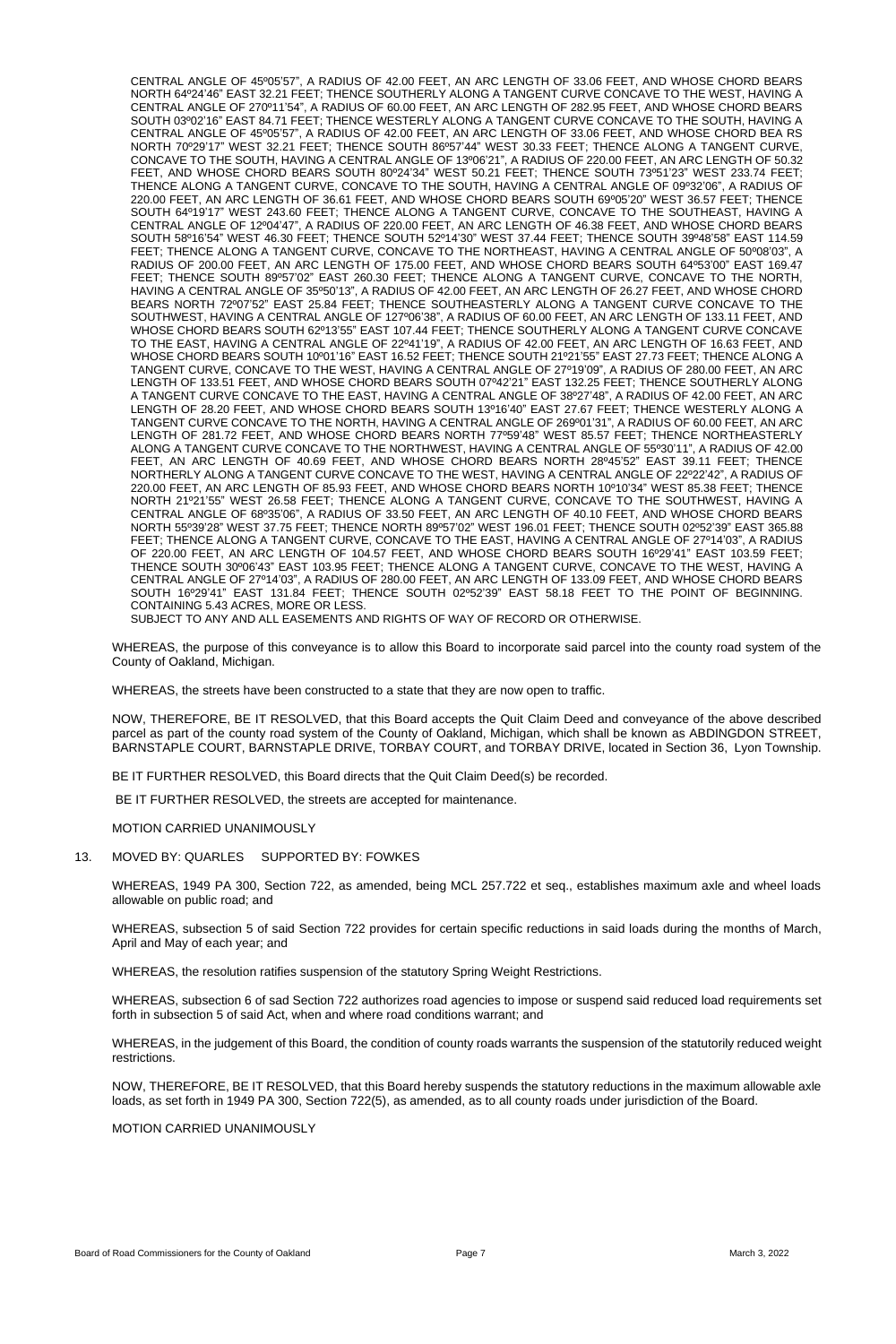# 14. MOVED BY: QUARLES SUPPORTED BY: FOWKES

WHEREAS, the Road Commission is currently utilizing a number of law firms to represent it for various types of legal services, as may be appropriate; and

WHEREAS, the Board's Managing Director and General Counsel have advised that they are satisfied with the performance of the legal services being rendered by such firms; and

WHEREAS, the Board's Managing Director and General Counsel have recommended that this Board continue to use said firms in the future, as articulated in the Board's previous Resolutions; and

WHEREAS, the Legal Department has reviewed the current hourly rates of the law firms providing legal services to the Road Commission and find those rates to be below the median rate for the types of legal services provided; and

WHEREAS, the Board's Managing Director and General Counsel have recommended that this Board approve an increase to the hourly rate of the law firms providing legal services.

NOW, THEREFORE, BE IT RESOLVED that this Board approves an increase of \$30 per hour to the hourly rate of the legal service providers utilized by the Road Commission.

MOTION CARRIED UNANIMOUSLY

15. MOVED BY: QUARLES SUPPORTED BY: FOWKES

WHEREAS, the Budget Resolution under date of September 23, 2021 resolves that the number of authorized positions and associated budget to fund positions shall not be increased or changed without the approval of the Board of County Road Commissioners; and

WHEREAS, the Human Resource Director has requested the following changes in the Human Resource Department budget to provide Human Resource support in the areas of recruiting, onboarding, benefits and general Human Resource inquiries for candidates, employees and retirees of the Road Commission:

Add one (1) Confidential Grade 3 HR Specialist position.

THEREFORE, BE IT RESOLVED, that the 2021/2022 Fiscal Year Budget adopted September 23, 2021 and the number of authorized positions and necessary budget adjustments be amended to include the following change:

Add one (1) Confidential Grad 3 HR Specialist position.

This change will be effective upon acceptance and approval of the Board of Count Road Commissioners.

MOTION CARRIED UNANIMOUSLY

#### 16. MOVED BY: QUARLES SUPPORTED BY: FOWKES

WHEREAS, Fourteen Mile Road between East Walled Lake Drive and Novi Road/Decker Road is under the jurisdiction of this Board; and

WHEREAS, the Board has been requested to temporarily close Fourteen Mile Road between East walled Lake Drive and Novi Road/Decker Road in order to facilitate a water main installation; and

WHEREAS, 1917 PA 165, as amended, authorizes this Board to close roads or portions of roads under the jurisdiction of this Board, which roads and portions of roads are under repair; and

WHEREAS, no County road under the jurisdiction and control of this Board shall be closed under the provisions of said Act until suitable barriers have been erected at the ends of the County road under repair, or the closed portion thereof, suitable barriers being those which conform to the Manual of Uniform Traffic Control Devices, adopted pursuant to Section 608 of 1949 PA 300; and

WHEREAS, no County road under the jurisdiction and control of this Board shall be closed under the provisions of 1917 PA, as

amended, until a suitable detour around said County road is provided and placed in a reasonably safe condition for the passage of traffic, and proper warning signs are installed along said detour as is determined to be necessary to plainly mark the same; and

NOW, THEREFORE, BE IT RESOLVED, that in accordance with the provisions of 1917 PA 165, as amended, Fourteen Mile Road between East Walled Lake Drive and Novi Road/Decker Road will hereby be closed on March 7, 2022 through May 15, 2022.

BE IT FURTHER RESOLVED, that a detour is hereby established; such detour route being East Walled Lake Drive to Pontiac Trail to Maple Road to Decker Road, of which Pontiac Trail and E. West Maple Road are under the jurisdiction of this Board. The City of Walled Lake has approved the use of East Walled Lake Drive and Decker Road for the detour.

BE IT FURTHER RESOLVED, that Major Cement Company is hereby directed to supply, install, maintain and remove suitable barriers, signs and lighting in accordance with the detour plans supplied by Major Cement Company and with the provisions of the aforesaid statute. The contractor is also directed to provide additional signs as may be required by the Board.

MOTION CARRIED UNANIMOUSLY

Board of Road Commissioners for the County of Oakland **Page 8** Page 8 March 3, 2022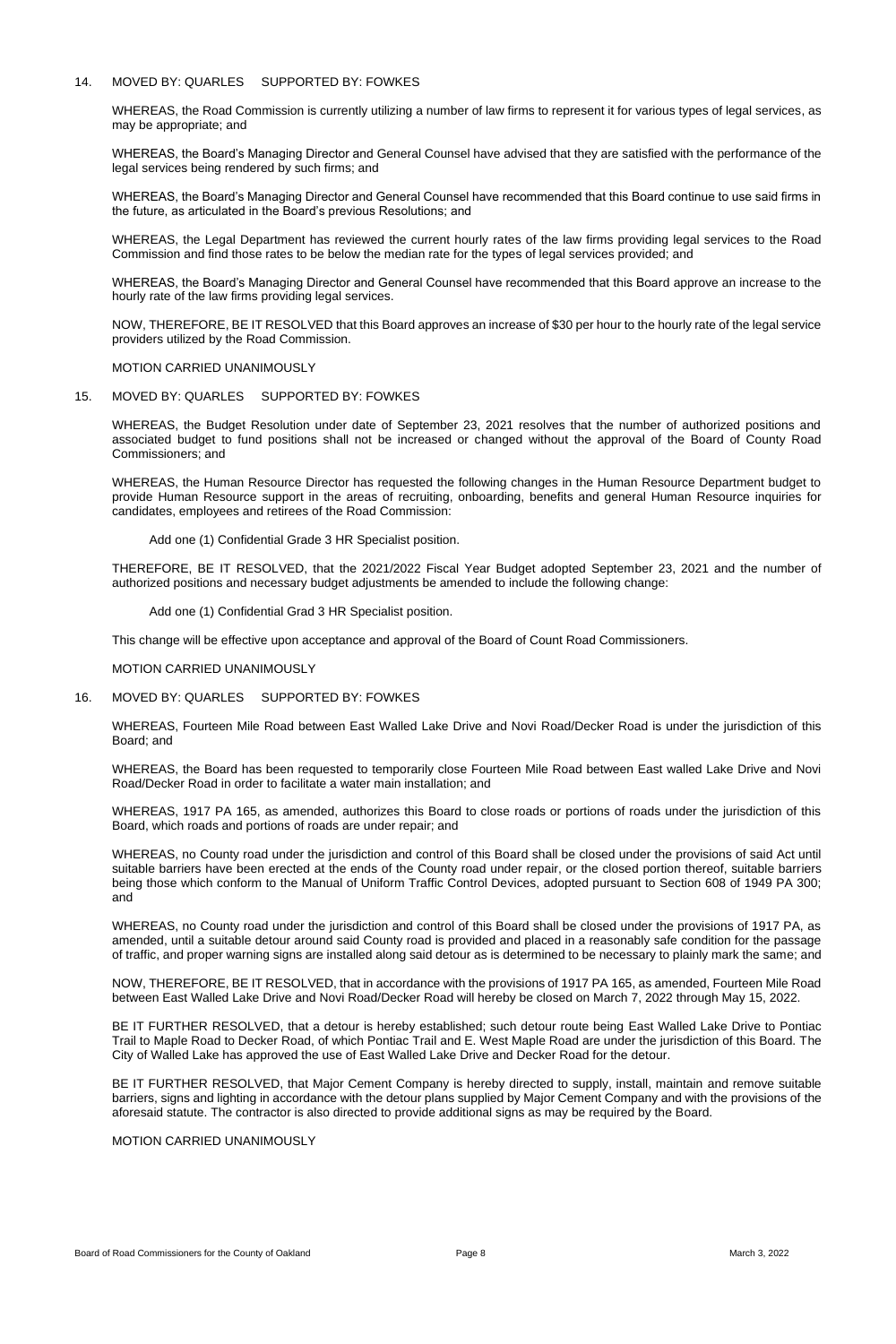# 17A. MOVED BY: QUARLES SUPPORTED BY: FOWKES

THAT the Board approve and sign the Local Cost Participation Agreement / Tri-Party Program with West Bloomfield Township for Green Road from Orchard Lake Road to Middlebelt Road; Project No. 56672, and authorize the Managing Director to execute the agreement on behalf of the board.

MOTION CARRIED UNANIMOUSLY

## 17B. MOVED BY: QUARLES SUPPORTED BY: FOWKES

THAT the Board approve and sign the Local Cost Participation Agreement / Tri-Party Program with the City of Troy for Livernois Road, Long Lake Road to South Boulevard; Project No. 56721, and authorize the Managing Director to execute the agreement on behalf of the board.

#### MOTION CARRIED UNANIMOUSLY

17C. MOVED BY: QUARLES SUPPORTED BY: FOWKES

THAT the Board approve and sign the Local Cost Participation Agreement / Tri-Party Program with the City of Orchard Lake Village for Orchard Lake Road at West Bloomfield Trail; Project No. 56751, and authorize the Managing Director to execute the agreement on behalf of the board.

#### MOTION CARRIED UNANIMOUSLY

#### 17D. MOVED BY: QUARLES SUPPORTED BY: FOWKES

THAT the Board approve and sign the Local Cost Participation Agreement / Tri-Party Program with Addison Township for 2022 Gravel Road Program, various roads; Project No. 56762, and authorize the Managing Director to execute the agreement on behalf of the board.

MOTION CARRIED UNANIMOUSLY

18. MOVED BY: QUARLES SUPPORTED BY: FOWKES

by the duly authorized officials for the parties hereto and upon the adoption of the necessary resolutions approving said contract and authorizing the signatures thereto of the respective officials of the REQUESTING PARTY, a certified copy of which resolution shall be attached to this contract."

THAT the Board approve and sign the Planning and Early Preliminary Engineering Services Agreement with Hubbell, Roth and Clark, Inc. for the Planning and Environmental Linkage Study/Environmental Assessment on Adams Road from Hamlin Road to Walton Boulevard; Project No. 54321, and authorize the Managing Director to execute the agreement on behalf of the board.

MOTION CARRIED UNANIMOUSLY

## 19. MOVED BY: QUARLES SUPPORTED BY: FOWKES

WHEREAS, this Board, in cooperation with the Michigan Department of Transportation, has programmed the culvert replacement work along Fish Lake Road over the Shiawassee River (RCOC ID No. 0907B) and Fish Lake Road over the Patterson-Holly Drain (RCOC ID No. 0908B), in the Township of Holly, as Road Commission for Oakland County Project No. 55583 and 55593; and

WHEREAS, this Board has received Michigan Department of Transportation Contract No. 22-5020 for:

#### PART A – JOB # 211414CON; 21A0692

Culvert replacement with a concrete precast culvert, hot mix asphalt paving, drainage improvements, permanent signing, and pavement markings along Fish Lake Road over the Patterson-Holly Drain; and all together with necessary related work.

## PART B – JOB # 211415CON; 21A0697

Culvert replacement with a concrete precast culvert, hot mix asphalt paving, drainage improvements, utility pole relocation, concrete curb and gutter, permanent signing, and pavement markings along Fish Lake Road over Shiawassee River; and all together with necessary related work.

WHEREAS paragraph 7 of Contract No. 2020-5020 states:

"This Amendatory contract shall become binding on the parties hereto and of full force and effect upon the signing thereof

NOW, THEREFORE, BE IT RESOLVED that this Board approves Michigan Department of Transportation Contract No. 22-5020 for the culvert replacement work along Fish Lake Road over the Shiawassee River (RCOC ID No. 0907B) and Fish Lake Road over the Patterson-Holly Drain (0908B), in the Township of Holly, Oakland County, Michigan; and by this resolution authorizes the Managing Director to execute the contract on behalf of the Board.

# MOTION CARRIED UNANIMOUSLY

# 20A. MOVED BY: QUARLES SUPPORTED BY: FOWKES

THAT bids were advertised for, electronically opened and posted on Tuesday, February 8, 2022 for Safety Vests and Apparel, IFB No. 2157. A complete tabulation of bids exported from MITN/Bid Net Direct shall remain on file in the Clerk's Office of the Road Commission. Bids were solicited from several suppliers with nine response(s) received.

THE Board split and award the bid to the three low bidders meeting specifications from Libra Industries, Jackson, MI for 6 line items in the amount of \$1,925.95, Broner Glove and Safety, Auburn Hills, MI for 13 line items in the amount of \$3,701.35 and

Board of Road Commissioners for the County of Oakland **Page 9** Page 9 March 3, 2022